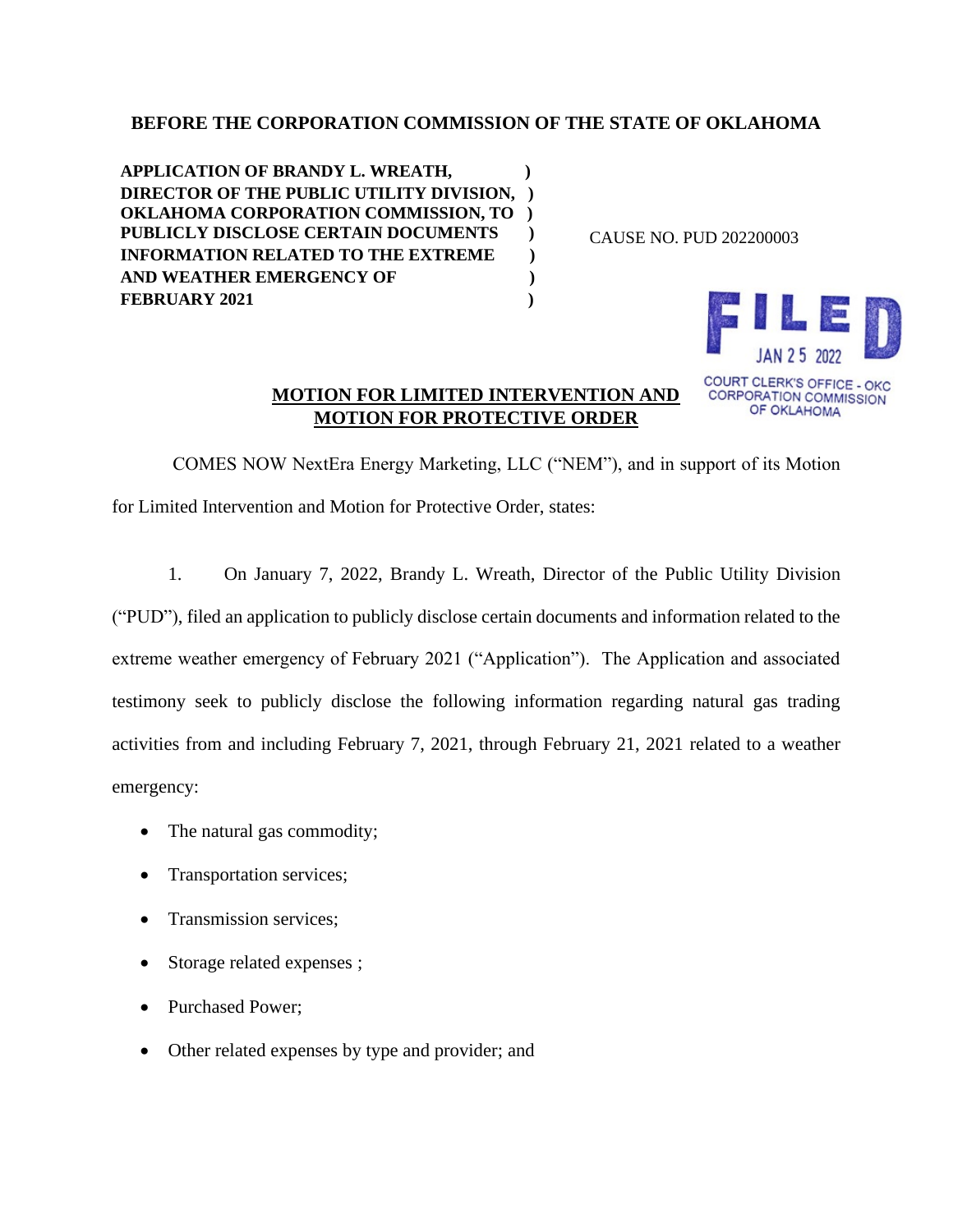### *NextEra Energy Marketing, LLC Motion to Intervene and Motion for Protective Order*

• Any penalties related to each category above should be listed out separately by provider and penalty type.

Application at 3.

2. NEM is one of the nation's leading electricity and natural gas marketers, providing a wide range of electricity and gas commodity products as well as marketing and trading services to electric and gas utilities, municipalities, cooperatives and other load-serving entities, as well as to owners of electric generation facilities. NEM provides such products and services to entities within the state of Oklahoma.

3. NEM has been provided notice by Public Service Company of Oklahoma and Oklahoma Natural Gas that in response to the Application and associated data requests they intend to provide the names of suppliers from whom they purchased natural gas, the total volume purchased from each supplier, and the total amount paid to each supplier, including any penalty, including information regarding their transactions with NEM. The disclosure of the total volume purchased from NEM, and the total amount paid to NEM, including any penalty (herein referred to as "NEM Information"), is highly competitive confidential and proprietary information to NEM. Public disclosure of the NEM Information would provide competitors of NEM access to information valuable to them in making their own competitive decisions, without the competitors expending the time and money necessary to gather and develop the information, which, in turn, will directly harm NEM's competitive interests. Further, the NEM Information sought is confidential to thirdparties with whom NEM contracts, and to provide said information requires their consent.

4. Because the disclosure of NEM's highly competitive confidential and proprietary information is at issue in this matter, NEM qualifies as a party with a "substantive interest" in this matter and should be granted intervention pursuant to OAC 165:5-21-5(c)(1) ("Any person with a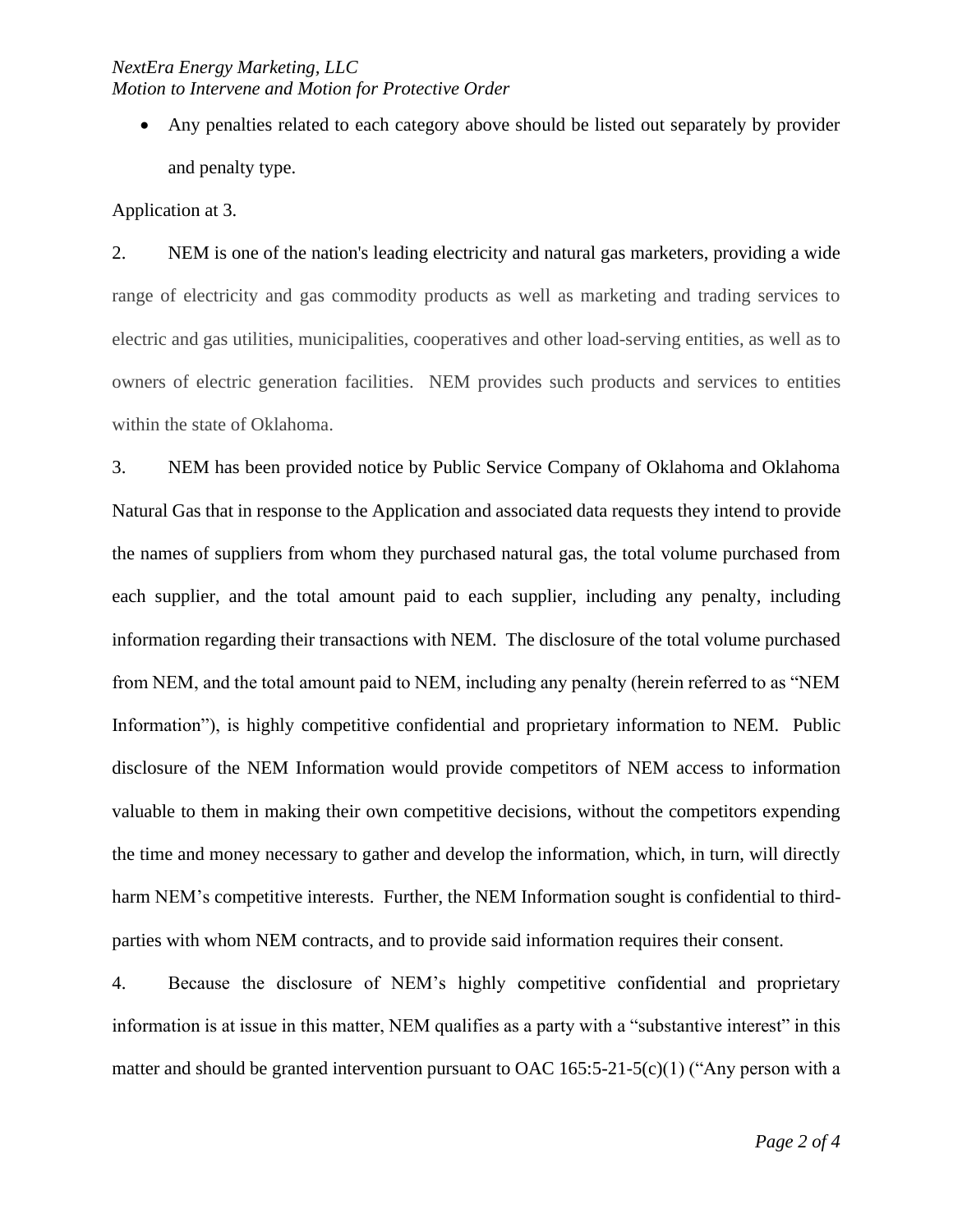## *NextEra Energy Marketing, LLC Motion to Intervene and Motion for Protective Order*

substantive interest in the subject matter of a case may become a party by filing a motion for intervention").

5. Moreover, to protect the NEM Information, NEM seeks a protective order pursuant to 51 O.S. § 24A.22(A), which requires that the Oklahoma Corporation Commission "keep confidential those records of a public utility, its affiliates, suppliers and customers which the Commission determines are confidential books and records or trade secrets."

WHEREFORE, NEM requests that the Commission enter an Order granting its limited intervention as a party in this Cause for purposes of assuring protection of its highly competitive confidential and proprietary information. Moreover, NEM requests that the Commission issue a Protective Order to be used by the Parties to the proceeding, as needed to protect NEM Information in this Cause, and that no party shall be authorized to provide the above-referenced confidential information to the Corporation Commission, PUD, or other party, except as consistent with said protective order. Because data requests issued in this Cause to the Respondents have demanded that Respondents disclose NEM confidential information by Tuesday, February 1, 2022, NEM requests that the Commission's five-day notice requirement for hearings be waived and that this Motion be scheduled for hearing on Thursday, January 27, 2022.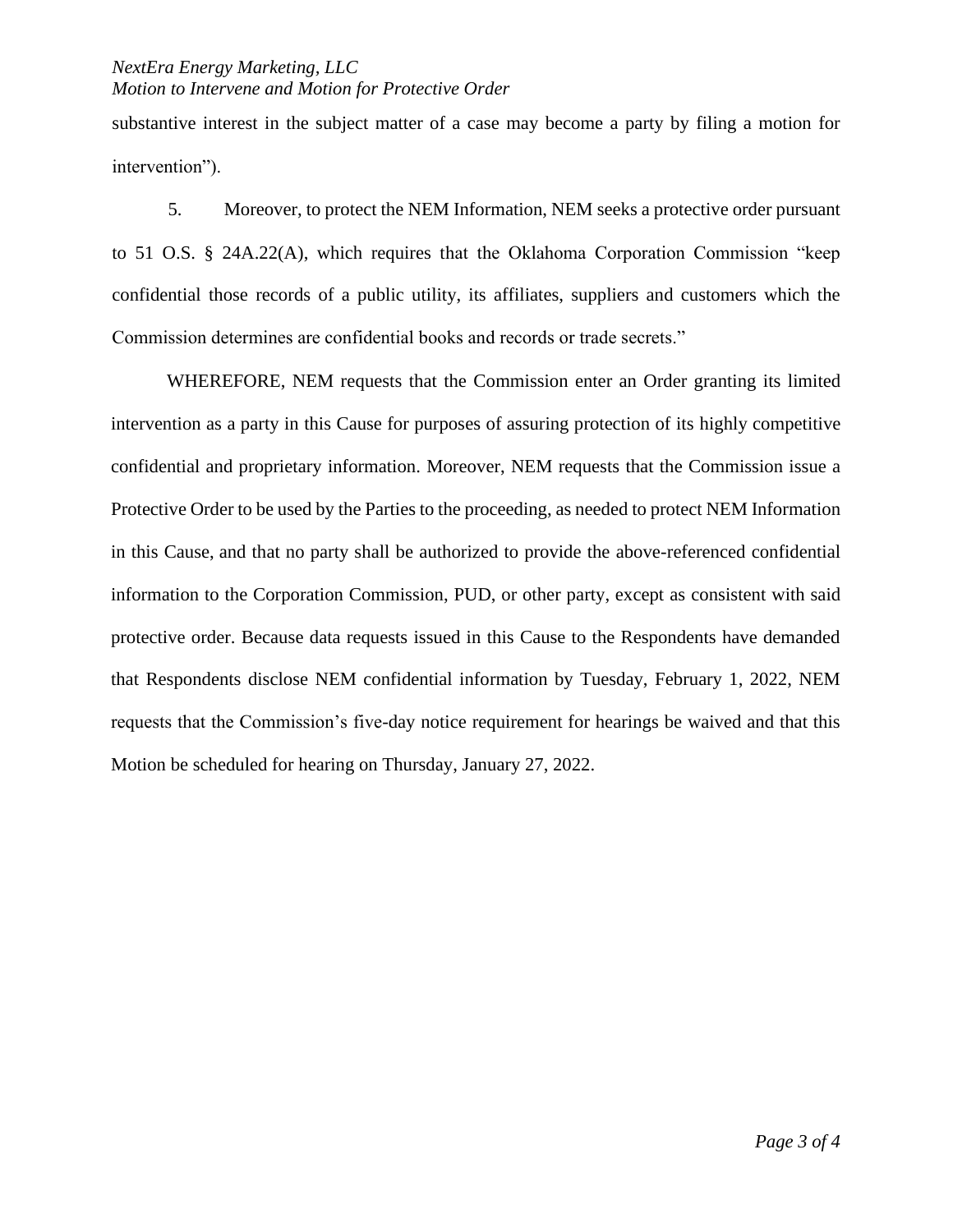Respectfully submitted,

*/s/ James A. Roth* 

James A. Roth, OBA #16535 Marc Edwards, OBA #10281 C. Eric Davis, OBA #22121 Travis E. Harrison, OBA #33520 PHILLIPS MURRAH, P.C. Corporate Tower, 13<sup>th</sup> Floor 101 North Robinson Oklahoma City, Oklahoma 73102 Telephone: (405) 235-4100 Facsimile: (405) 235-4133 jaroth@phillipsmurrah.com medwards@phillipsmurrah.com cedavis@phillipsmurrah.com teharrison@phillipsmurrah.com

**ATTORNEYS FOR NEXTERA ENERGY MARKETING, LLC**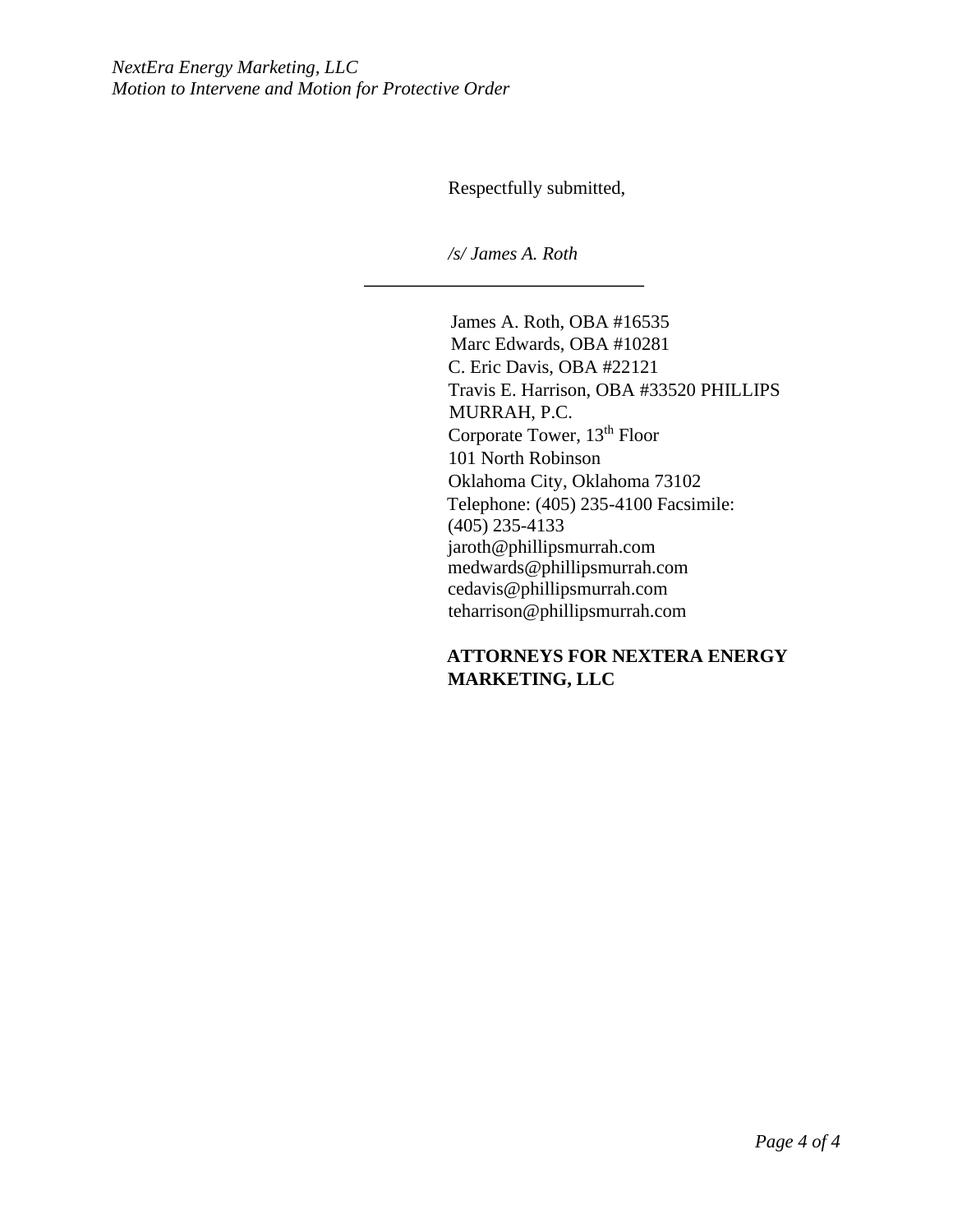#### **CERTIFICATE OF SERVICE**

The undersigned hereby certifies that on this 24<sup>th</sup> day of January, 2022, a true and correct copy of the foregoing was emailed to:

Mike Velez Oklahoma Corporation Commission P.O. Box 52000 Oklahoma City, OK 73152-5200 Michael.velez@occemail.com

Jack P. Fite White, Coffey, & Fite PC 9520 N. May, Suite 211 Oklahoma City, OK 73120 jfite@wcgflaw.com

JOANN S. WORTHINGTON American Electric Power 1601 NW Expressway, Suite 1400 Oklahoma City, OK 73118-1116 jtstevenson@aep.com

Kenneth A. Tilltoson Director of Legal Services Liberty Utilities (Central Region) 602 S. Joplin Ave. Joplin, MO 64818 Kenneth.tillotson@libertyutilities.com

Ron Comingdeer Ron Comingdeer & Assoc., PC 11008 Blue Stem Back Rd. Oklahoma City, OK 73162 [Hunter@comingdeerlaw.com](mailto:Hunter@comingdeerlaw.com)

William Humes Kimber Shoop Oklahoma Gas & Electric Company Post Office Box 321, MC 1208 Oklahoma City, OK 73101-0321 humeswl@oge.com [shoopkl@oge.com](mailto:shoopkl@oge.com)

Dustin Fredrick Oklahoma Natural Gas P.O. Box 401